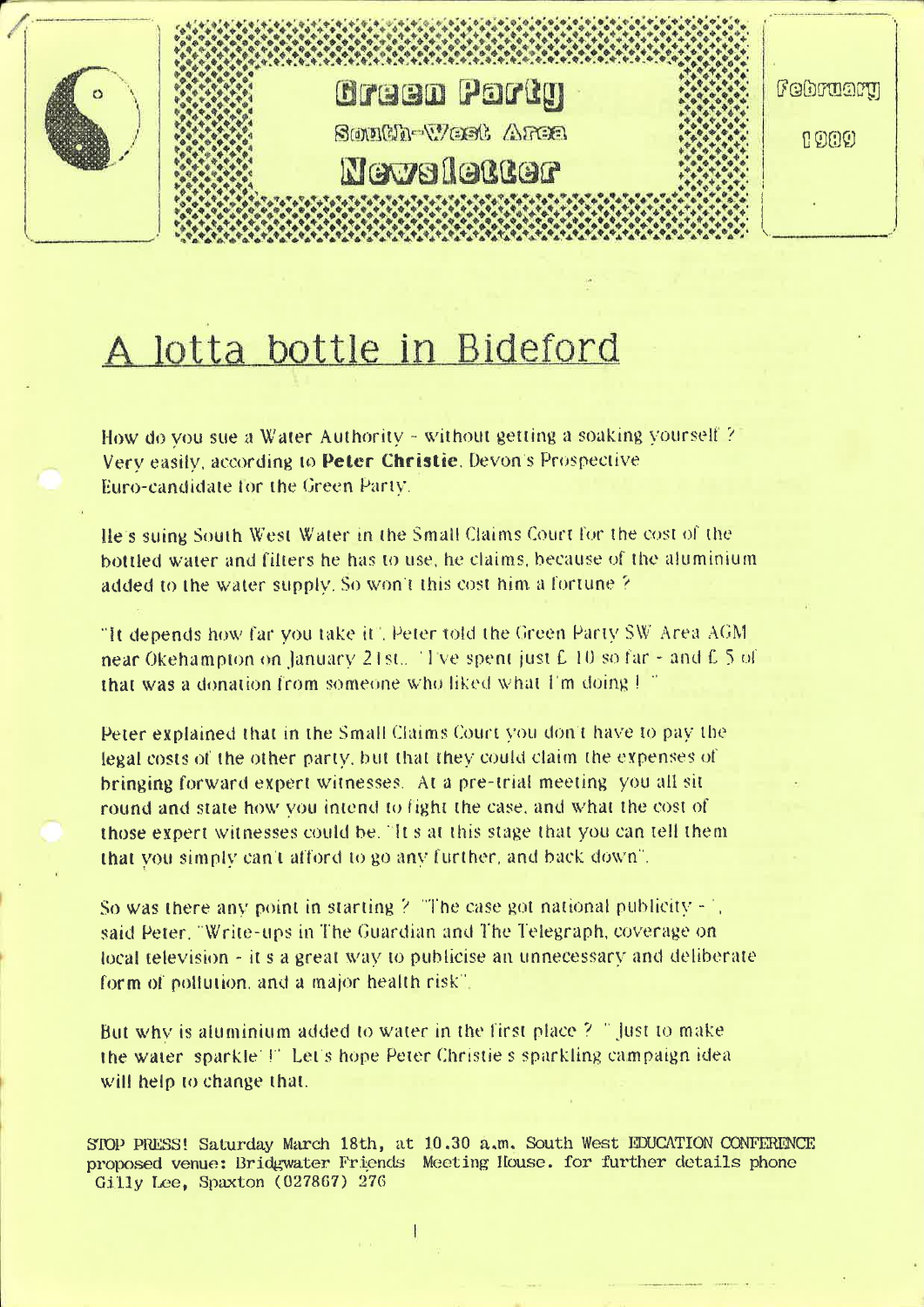# $R_{\text{e}}$

## Iggether again

In a village hall right on the edge of Dartmoor, with a tor above us, and a view across In a village nall right on the eage of Dartmoor, with a tor above us, and a view acro<br>the Tamar valley right across to Bodmin Moor, representatives of local parties from<br>acros<mark>s the South West met</mark> on January 21st to plan

Right from the start it was clear that <sup>a</sup> new wave of optimism is sweeping through locai parties. Several reported recent membership surges Green Party Prospective Candidates will soon be in place in all sis Euro-constituencies with at least two Devon and Somerset/Dorset West expected to be among the top ten nationally in percentage terms- And we could have our largest totai ever ol' county council candidates

Together with this optimism seems to be coming a growing feeling that our organisation needs to be tighter, and internal communication better. And it was how to do this without sacrificing; flexibility. local party autonomy and democracy that took up most of the morning But as a result, we could now have a "born-again" Area. committed to reducing the membership turnover and strengthening the links. between Local Parties and their campaigns

## Oops, what a giveaway...

First the good news - inspired by Nigel LaWson lno relation <sup>3</sup> we've had <sup>a</sup> giveaway Area Budget, and there's loadsa money going to iocal parties <sup>1</sup> A quick calculation showed that due to our frugality, sound economic management and (Di: I'll come clean <sup>I</sup> hiccups in organisation over the years there is <sup>a</sup> good deal of cash in Area funds. This cash will now be divided up between local parties on the basis of  $E_2$  per national member in their patch. Now the bad news - you re going to have to work for it.

 $i$  Would individual members please look at the sticky label on the front of the envelope this came in <sup>~</sup> oh come on, you can't have recycled it already - and see if there is a **postcode**. If there isn't, please let national office know immediately (meaning now) - send them the label with postcode added This is vital as the Party computer is only sorting you by postcode at the moment

2) Would local party membership secretaries please decide exactly what area the local party covers and inform your County Co-ordinator (address on contacts page), or Area Co' ordinator if there isn't one

Please would County Co-ordinators then check that each part of a county is covered by <sup>a</sup> local party. and that there are ng'ogeglaps and then report boundaries to Sue Birley. Area Membership Secretary. Once all the local parties in a county have reported back, and assuming no disputed territory (you will all be nice about this. won't you), each local party will then get the money from the Area Treasurer.

This means that each member is automatically assigned to a local party everywhere in the South-West! If you are not getting a local party/county newsletter (and would like to *l*), please complain to your County Coordinator (or Area Co-ordinator if there isn't onel

## Improving our democracy

Much time was given over to talking about improving the way the Green Party works To summarise

1) It was felt that a Local Party Constitution was essential, and that local members should know about it. what it says, and how to change it if there is a need The only: problem that has actually occurred so far - not in this area - was when a party member put themselves op as <sup>a</sup> candidate without the sanction of the local members. it' something like this does happen and you haven't got <sup>a</sup> constitution you are up the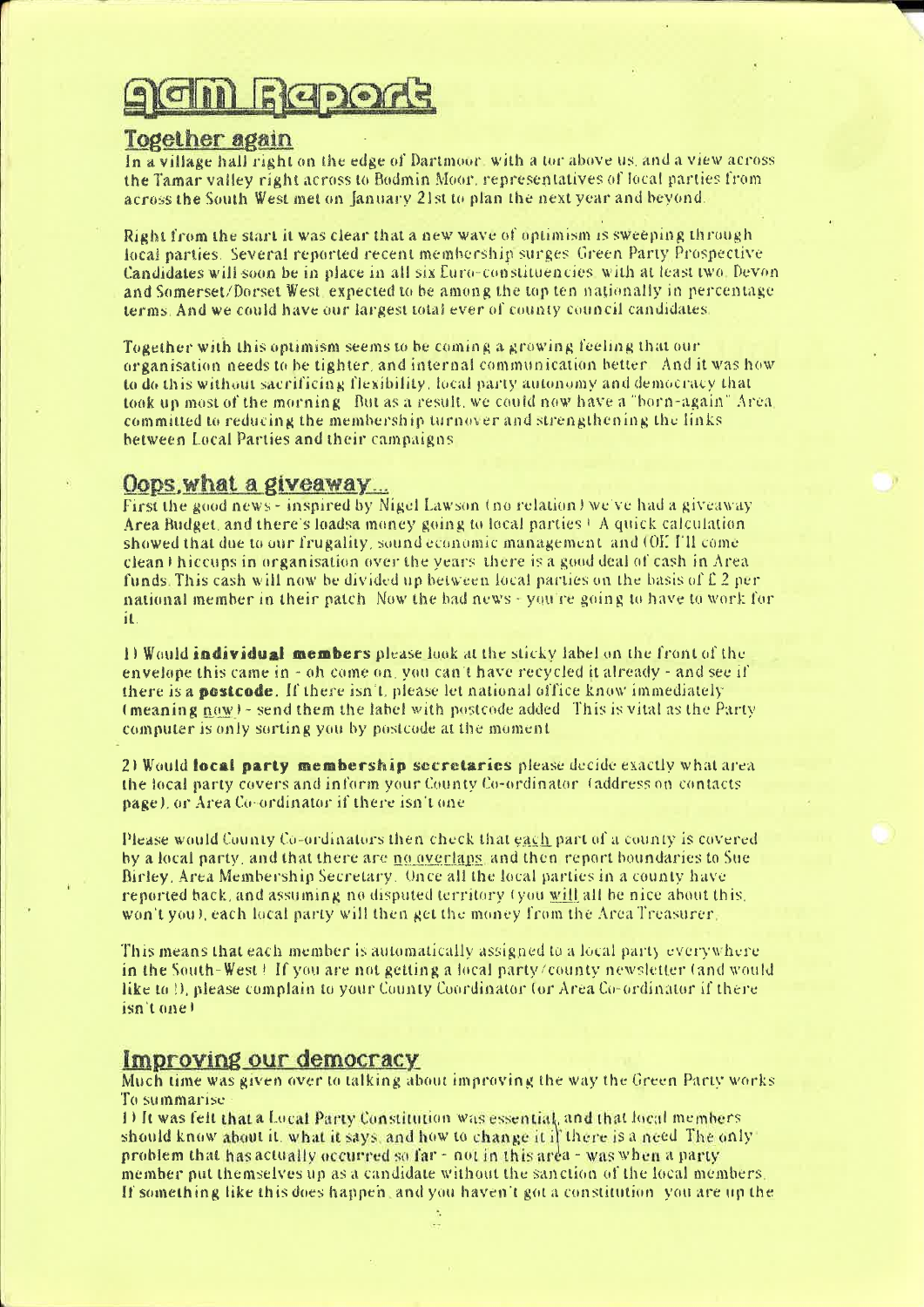proverbial without <sup>a</sup> paddle. But Show <sup>a</sup> local constitution to an Electoral Returning Officer, and you should be able to solve problems of this kind

2) There was some doubt over the need for an Area Constitution, on top of the motions already passed at successive AGMs. The future of the SW Area was seen much more as <sup>a</sup> loose federation of counties. with the counties eventually taking over much of the. work at present done at Area level. Until then it was felt that we should organise this vast Area as best we can.

3) We also talked about the possibility of Representative. as opposed to Open National Conferences A Straw Poll showed the meeting split about 50/50 on this The main argument for moving to a Representative Conference was that with membership growth, an ever decreasing proportion of members would be able to get to conference and thus participate in Green Party decision-making. The main argument against was that it would increase bureaucracy. lead to inflexible block-voting. and so distance the membership from Green Party decisions

So what's your view on all three of these points 7' Do we need to change at all <sup>7</sup>' How much of <sup>a</sup> tie is <sup>a</sup> constitution. locally and nationally ? How should the Green Party make its decisions ? Please write in. And don't forget - the way we run the Party could be a future model for the way we run a government.

## New Area Membership secretary (treasurer.

Sue Birley is taking over this time-consuming (and somewhat thankless) task from Steve Shaw, who has been doing it for two and a half years Many thanks to Steve for all his work during this time.

# **ropagn alaggion**

Talking about elections took up most of the rest of the meeting. One important general point came up

- Please communicate with Chris Rose about anything that is happening in your constituency, and feed him basic information about your campaign. Please send copies of Euro-campaign related press releases to Caroline Lucas as well !

### Plymouth and Cornwall

At last, a nomination for this constituency. Geoff Kitchener from Penzance. He's a local councillor and chairman of the Planning Committee there..Sclection procedure is in progress

Devon<br>Peter Christie is so confident about saving his deposit that he's intending to put it up himself if the constituency raise a minimum of  $\hat{E}$  1500 to cover leafletting costs. As well as the SW Water case (see first page), he mentioned that there were five separate articles on him regarding other local issues in the local paper this week  $\pm$  He also mentioned that two things got very positive feedback last time — our policies on Third World Debt. and on Animal Rights - and he would recommend some mention of these in the leaflet

Willshire<br>Bill Hughes told us that they'd already raised the deposit and are now concentrating on public meetings The main issues are Common Agricultural Policy. Proportional Representation. and local overdevelopment. '

### Dorset East/Hants West

Krystyna Bradbury will be the first Green Euro- candidate in the area. and the local party are treating it as a learning experience Krys' professional fundraising

 $\overline{3}$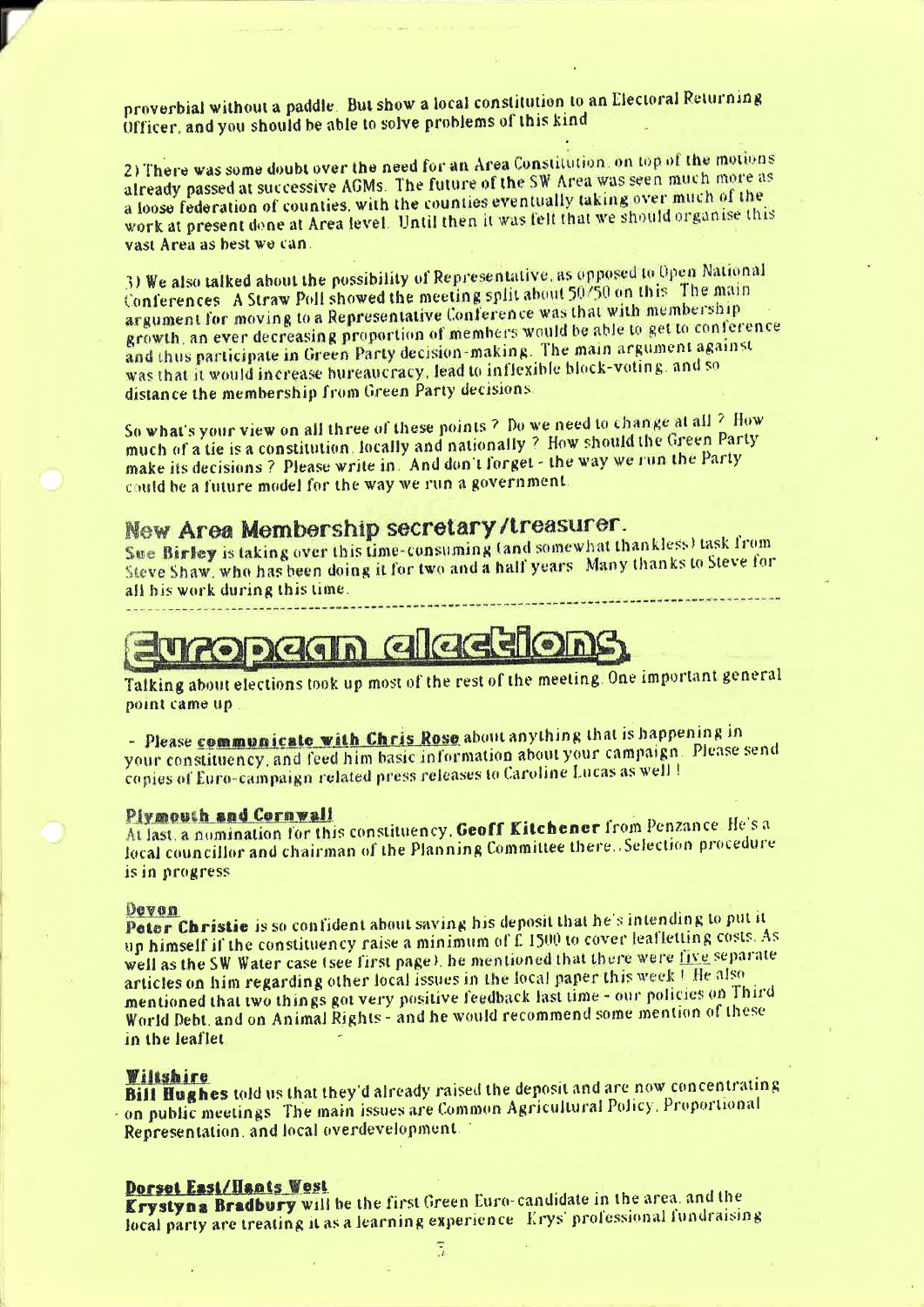experience is already paying off – a simple tick–the-box  $(E_5, E_10, E_20$  etc.) begging letter was very productive, and they have raised  $E$  1200 since November! Members have also been asked to "loan" f. 100 towards the deposit, returnable if it's saved.

#### Bristol & Bath

-

**Deret Wall has been laun ched on to the front pages of the local media. The** constituency are campaigning on Agriculture and Democracy. but being careful about the way Green Party policy on Europe is presented. Once elected, we will "Renegotiate the Treaty of Rome"  $\sim$  not "pull out of the EEC" – a clear distinction I It was pointed out that as the only truly international party with a common platform we are the largest party in Europe !

#### Somerset/Dorset West

Richard Lawson should do very well here with <sup>a</sup> high local profile. <sup>a</sup> good base in his own constituency, and the Hinkley Inquiry bumping up the anti-nuclear vote and Green Media coverage. 0n national party calculations. this is the number one target constituency. with <sup>6</sup> 5% as <sup>a</sup> reasonable prediction. but they will have to work orettv hard to do better than either Peter Christie in Devon, or Felicitv Norman in Hereford, who topped the league tables in 1935.

# **AD alaction**

The same point applies about communicating with Chris Rose - please send back the leedback torm you got in Activists Mailing.

### Local activity reported so far $\cdot$

Bath - 7 candidates, a full slate.

Plymouth - <sup>5</sup> candidates.

Cornwall - have announced that they're fielding <sup>12</sup> candidates in local press. but haven t quite found them all yet - please contact local parties urgently if you might consider standing.

Exeter - 9 candidates, a full slate.

Swindon - 8 candidates, the highest number ever.

East Dorset <sup>~</sup> 3 candidates,

West Dorset - <sup>1</sup> candidate.

firistol area -Bristol North <sup>~</sup> 3' candidates.

Bristol South - 12 candidates, a full slate.

More candidates in North Avon and Woodspring - numbers to he announced Okehampton  $\sim$  are looking for a good candidate in a winnable ward.

allo le

## Settlered news items from the area

#### Core wall

Not one, but two new local parties set up here in the last few weeks. In Redruth, the **Mid-Vest Cornwall: Green Party had its inaugural meeting on 16th Jan.** Filty-three petels at an inaugural meeting must be semething of a record and it looks as though a good nucleus will form. Next meeting 13th Feb., 7.30 at Redruth. Community Centre Contact Beth Mottart, 0209 842889 for details **East Cornwall** Green Party is also re-launching – contact on back page.

#### Dorset

Lots of publicity recently for the Green Party's Structure Plan submission. especially for a call for the military to pull out of Purbeck and a National Park to be formed there. Other fairly major points include a non-nuclear  $\text{Wick}$  rith and a non-military Admiralty Research Establishment on Portland | In a county heavily dependent on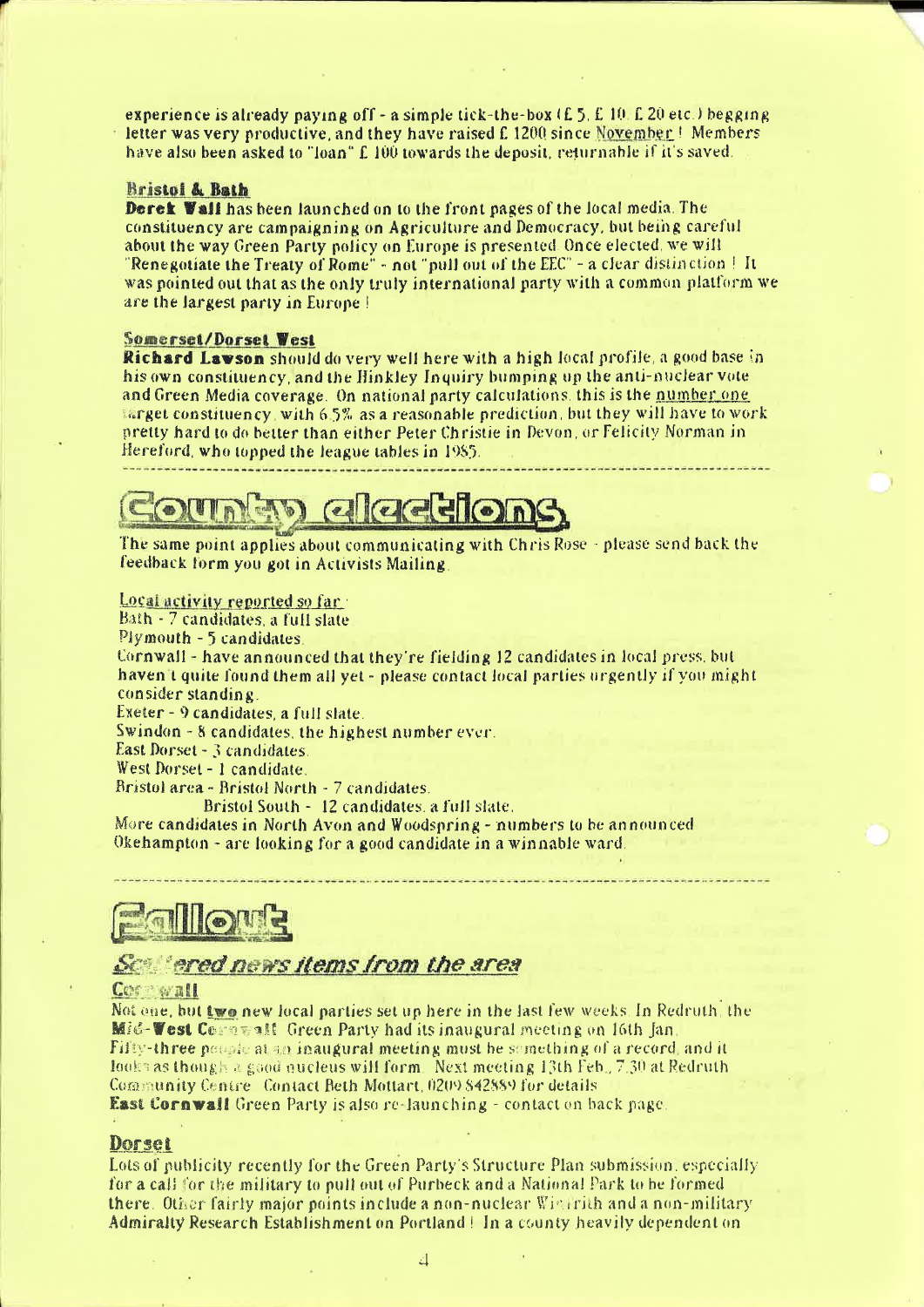the military and nuclear industries it is felt vital to be offering positive employment alternatives

A date for people in the area is March 3rd, when Satish Kumar (editor of Resurgence amongst other things) will be talking about Green Values. S 30pm at the Friends Meeting House, Wharncliffe Road, Boscombe

Right on the fringe of the area, but within the Dorset East/Hants West Euro-constituency, a New Forest Green Party , based in Romsey, is forming Details from East Dorset

### Somerset

Alan **Jeffery** of Sedgmoor GP gave evidence at the Hinkley Inquiry in November. standing up well to cross-examination by the CEGB's barrister. Not all speakers are deemed worthy of this dubious privilege, and it shows how seriously the CEGB are taking the Green Party's case here. Alan put forward a strong case for our own unique political position - energy production on a small scale. No doubt the other parties will come round to this in the end, as they always do.......

No news yet on when other speakers will be called. Paul Staes, Belgian Green MEP will hopefully be called before the Euro-elections (preferably at the end of May 0). and we are hoping for national media coverage - any ideas on this welcome.

#### A curse on 'national sovereignty'. Letter

I was pleased, if a bit surprised, to hear the PM apparently joining the civilised world community when she recognised that we should seek justice, not revenge, in our response to international violence.

Unfortunately, she did not go on to explain how international justice might be enforced; the world has international vigilantes, but no international police force. The US government pretends to take on a policing role, but always outs its interests, and those of capitalism, before the commongood of mankind.

"There can be no World Law without institutions to make and enforce it", stated Albert Einstein, who, with Mahatma Gandhi and many others, was pointing out in the 1930s and 40s the need for a World Federal Authority. The UN was subsequently born, but without sufficient power to make or enforce international law; until the UN becomes a vehicle for the expression of the democratic voice of the world population, either directly or through elected representatives, it will not have the power to make international law ; until a directly recruited UN peacekeeping force replaces the national armies of its member communities, it will not have the power to enforce international law, including the right to inspect lactories in Libya or elsewhere.

This, of course is where Thatcher changes her mind - whilst India and the USSR, amongst others. are calling for disarmament, de-militarisation and a Global Security System based on the UN, she wants more weapons and the right to do what she likes with them, in the accursed name of "national sovereignty".

Clem Atlee in 1957 stated "We just cannot afford any longer to indufge in the exercise of unfettered national sovereignty....... if we do not accept submission to a world authority we shall not get peace". Until I hear Thatcher accept this reality and take advantage of the unique opportunity that exists now that we have Gorbachev and not Stalin to negotiate with, I shall not believe her.

Yours faithfully, D.H.French, 114 Roman Road, Corfe Mullen, Dorset.

## Next Area Meeting: A Media workshop on Sunday 12th March. 1 Oam - 4pm. Barbican Theatre, Castle St., Plymouth.

Practice doing TV interviews with a professional film crew and reporter ! Please come and make your mistakes here and not on the nine o'clock news in front of umpteen million viewers. And it should be fun! This is especially important for candidates and press officers, but anyone is welcome

Please phone Malcolm Baldwin (0822 833692) or David Oddie (0822 833139) if you want to come.